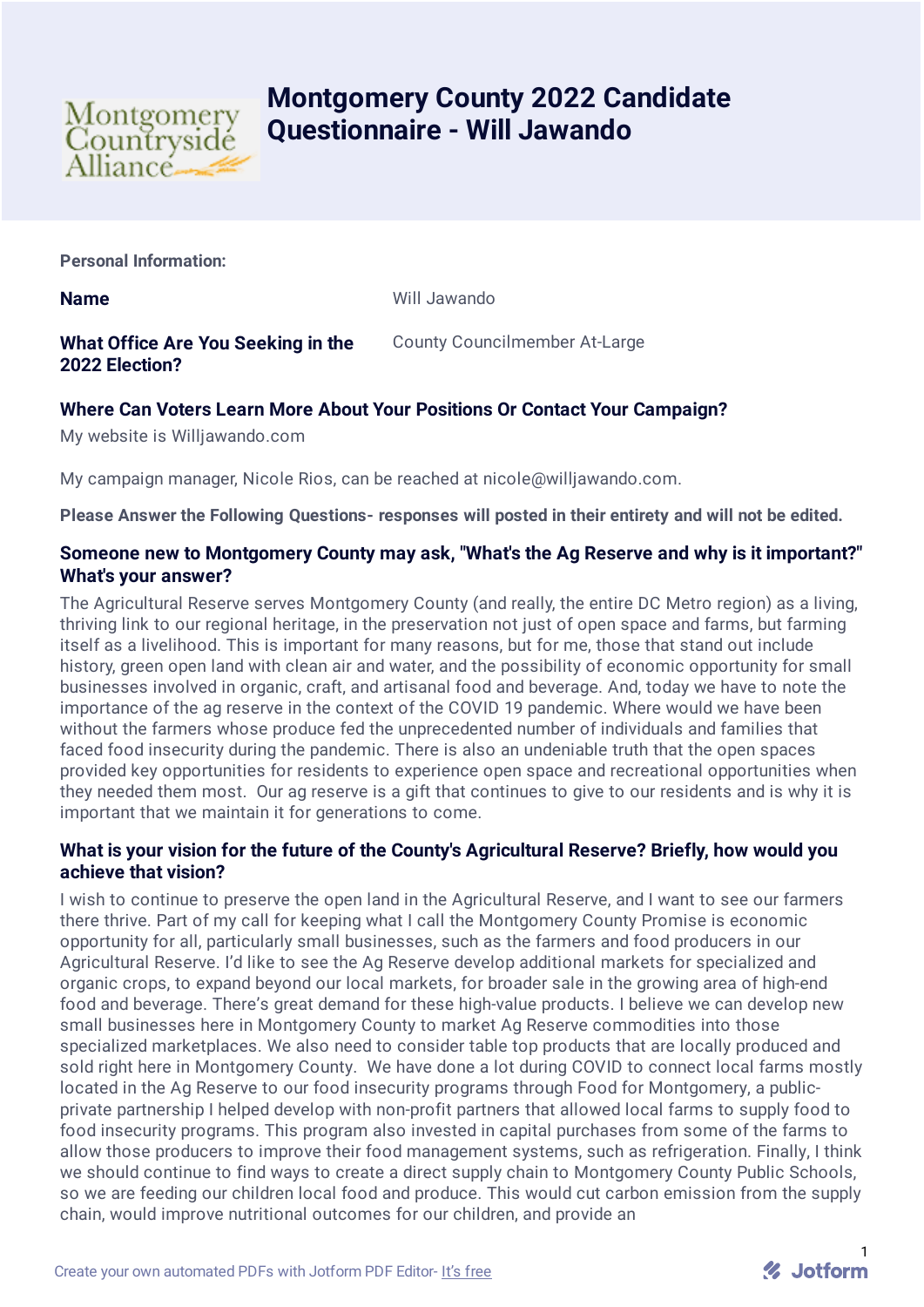economic boost to our local producers.

## **What are your priorities regarding stewardship of the County's natural resources (water, forests, open spaces) and parkland?**

I am proud of my record bringing energy, enthusiasm and ideas to expand the scope of the environmental movement to include low-income communities and people of color -- two groups who have not traditionally been part of the environmental movement. I believe we need:

Smarter land-use planning, focusing our development and redevelopment near mass transit, with greater density of mixed-using housing, in order to prevent sprawl and over-development.

Rebalance our transportation investments, away from roads and highways and toward a more reliable, accessible and speedier public transit network.

Maintenance of real-time and publicly-available reports on chemical and particulate emissions from the Dickerson Generating Station and the county-owned and operated trash incinerator. This will help protect our air and our water.

# **What role will you play with regard to ensure that we safeguard our drinking water supply both surface and groundwater?**

When we see new development, particularly in the upcounty near the Ag Reserve, we must be aware of the serious impacts on our watershed. We must take into consideration the impact of that development on downstream drinking water supplies. To that end, there will be costs. The question becomes who will bear the cost: the taxpayer, or the private developer? A balanced approach would see an agreement between the county and the developer to offer tax credits for construction of stormwater remediation projects as part of the development: rainscapes, rain gardens, and use of permeable surfaces for areas such as parking lots. And, where possible, incentivize developers to be able to build more in the urban areas of the county and consider changes to zoning laws to allow for more mixed use development in areas around transit.

# **What are your top priorities to help the County address climate change? What role will the Ag Reserve play?**

We must make sure that any county-wide approach to climate resiliency includes all of our communities, particularly those with our neighbors of moderate means. Public policy must incorporate our entire constituency – not just those who have the means to choose to invest their own money (or see their taxes invested) in climate resiliency projects. To that end we must: bring emissions from buildings under control, green-the-grid through locally-generated renewable energy including solar, and electrify the county fleet while providing support and assistance to allow the public to do the same. These three ideas are a starting point for how our county government can reduce greenhouse gas emissions. Even as working farmland, the Ag Reserve provides an enormously important part of our environmental balance in Montgomery County, through preservation of forest, pasture, open space and clean waterways: all crucial to maintaining air and water quality in our home county.

# **What more can be done to support our local farm businesses and rural communities?**

Ultimately, I believe the best thing we can do is prevent the sale of farmland to developers to build sprawling housing and commercial centers. Once paved, that land is no longer a source of clean water, air or food. So it's imperative for all of us, even our urban neighbors, to take care to support our rural communities, because the open land, trees and green space of our rural areas really take care of us all. In other countries, particularly in the European Union, rural communities are preserved through economic vitality. We must do the same in the United States. We can forge public policy that creates more economic opportunities for our local farm businesses, both on and off the farm, but also mitigate risks and escalating costs. We do need more housing, but we should concentrate and incentivise redeveloping urban areas near transit with a focus on affordable housing and workforce housing.

## **What are your regional transportation priorities? Do you support M83 and an additional Potomac bridge and outer beltway through the Reserve or adjacent rural zones?**

We have suffered a historic imbalance in Montgomery County, with the vast majority of our resources going toward roads and highways, instead of public and mass transportation. We must reverse that

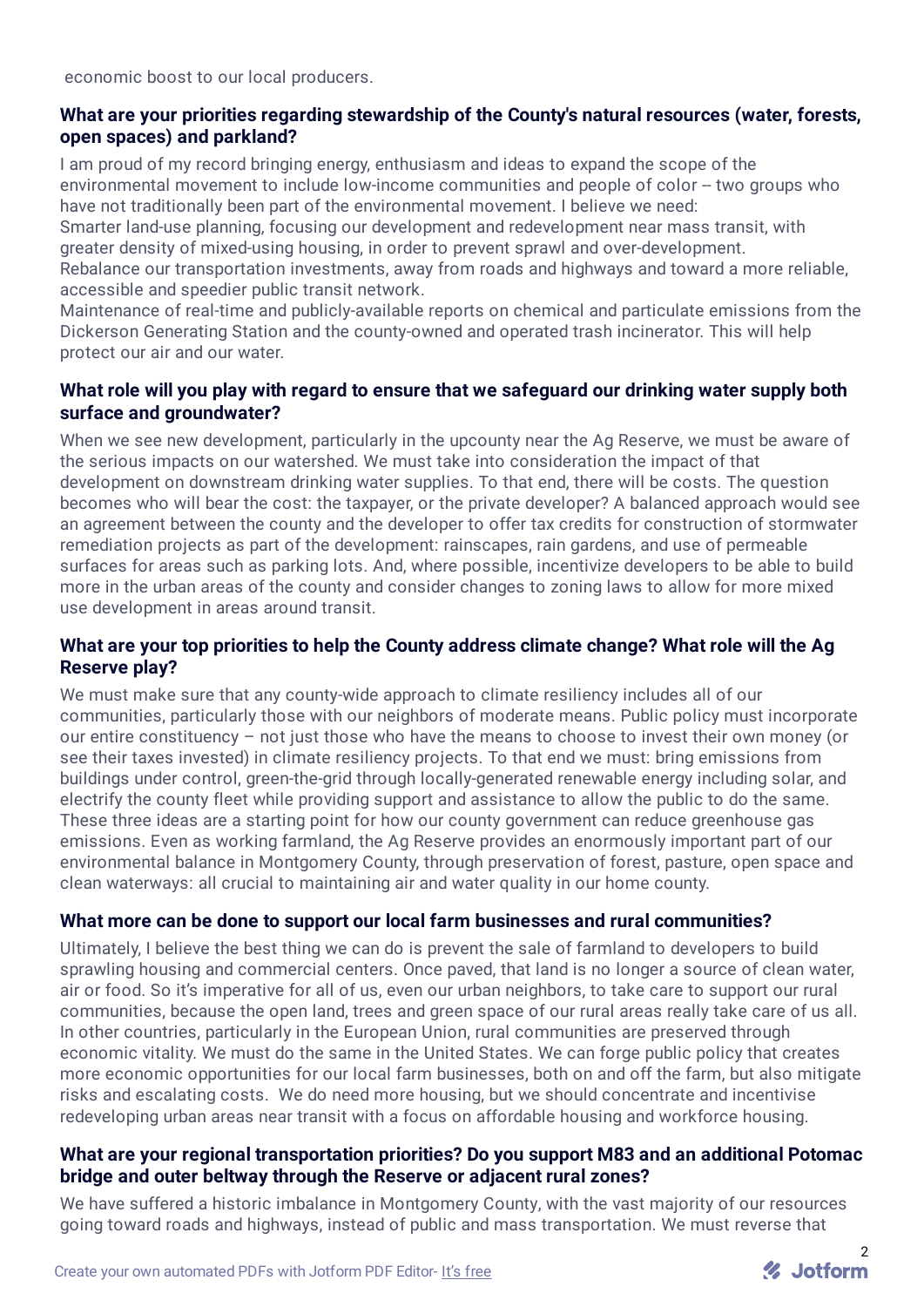imbalance, and place a major focus of our investment on BRT, Metro maintenance and expansion, a network of protected bicycle lanes, the CCT, and all-day MARC. While I am open to continuing to study M83, a new Potomac crossing and additional Beltway lanes, to date I have yet to see data and evidence that supports the feasibility of any of those projects. I believe the projects mentioned could damage our environment and the additional Potomac crossing could also be detrimental to the preservation of the Ag Reserve. At this time I am not in favor of the building of new highways mentioned above.

### **How should our County manage its solid waste? What role should incineration, composting and recycling play?**

I believe incineration is a last resort, and we should focus primarily on composting and recycling. Much of this depends on a deeply-rooted education and marketing campaign to our county's residents, as well as smartly-managed solid waste pickup, both at the residence, and in the case of composting food waste, at the business. Too many of our big businesses, and many of our homes, don't do enough to recycle and reduce their home waste. And food-waste is a tremendous issue, both because of the number of people who go hungry in our affluent county, but also because of the environmental detriment that occurs when food waste is mixed with household and commercial garbage instead of being collected and composted separately. These are major issues, and are not easily fixed, but need to be addressed as we fight climate change.

#### **What are your views on the general plan update "Thrive 2050," both the process and the draft now before the Council?**

As a member of the Planning Housing and Economic Development Committee on the County Council I have had a front seat on deliberations and work related to Thrive.

Thrive is not perfect. In its present form it falls short on racial equity and social justice, and it is not the easiest document to understand and explain. That said, Thrive does correct some of the mistakes we made in the 1993 General Plan Amendment that led to dramatic under-investment in East County for the past 30 years. Correcting those mistakes is absolutely essential. Thrive also does a good job of identifying ways we can improve environmental resilience. In addition, the goal of compact and complete communities will help us reduce our reliance on the automobile, which is critical to meeting our climate goals.

Given the newer challenges we face with housing affordability, racial and socioeconomic inequality, environmental challenges, and a need to remain economically competitive with regional rivals, we have to take action to begin to replace our general plan. Through our consideration of Thrive before the PHED committee and the Council and as a result of numerous public engagement sessions, I have seen areas related to outreach in particular where the process was imperfect. I firmly believe we need a new and more inclusive approach to planning in our County and will continue to incorporate suggestions from my constituents to improve the final policy.

Finally, it is important to note that Thrive is fundamentally a foundational document and none of its recommendations can be implemented without further action by the Council and further public input. Nor will any changes happen quickly, these changes will happen gradually over time as different policies are passed by the Council and as new projects move forward under these new guidelines.

#### **Do you believe that the way that local government branches, state entities, and the public currently interact can be improved? If so, what steps would you take?**

I do think we need to see improvement of intergovernment relations between our federal and state partners. During the Trump Administration, we saw historic rollbacks related to the preservation of open space. Today we see a course correction there, but if we see a return to power by those who do not value the preservation of open land, this will continue to be an issue. While our locally elected federal officials have been supportive, the policies of those in favor of some of the last administrations policies concern me. Likewise, I have felt our governor's priorities have not been in line with responsible and sustainable environmental stewardship, and once again, our locally elected